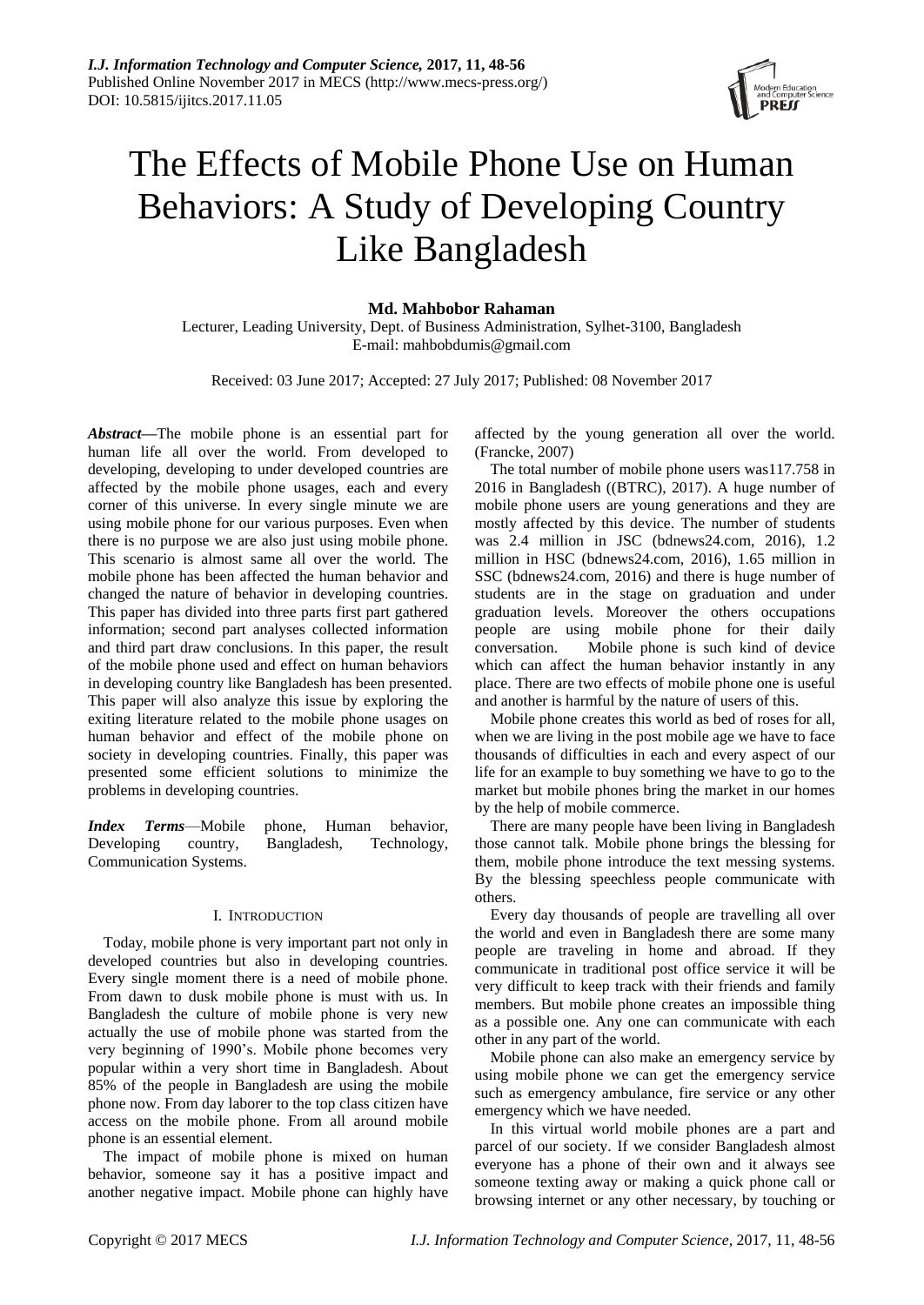clicking. In Bangladesh each categories of people are using this miracle device for their daily activities without knowing the health hazard of this device and this device is affected the human behavior 24 hours in a day, each and every single second are affected by this device. Most of the people in Bangladesh find these to be extremely convenient resources for everyday life activities without considering the negative effects that cell phones could have on one's health and living environment.

Mobile phones are the simplest way to stay connected with friends, beloved ones, colleagues and family or keep track on the news and views or instantly knowing news around this universe, since cellular devices have become so advanced and sophisticated technology. It cannot be ignored that it can affect our human body and brain, social life, personal life, family life and even the global life standard. For example, the major form of communication in Bangladesh is mobile phone which already have become.

### II. OBJECTIVES OF THE STUDY

Mobile phone in today's world is an essential part and parcel for each and every citizen in these virtual worlds. In developing countries like Bangladesh has a serious effect of mobile phone use. The main objective of this paper is the effect of mobile phone use on human behaviors in developing countries.

Moreover, the other key objectives of this study are

- 1. To identify the rate of dependency on mobile phone and rate of unawareness regarding the use of technology in developing countries like Bangladesh.
- 2. To identify the impact of mobile phone use on human behavior and how it impact on daily life of developing country's people.
- 3. To identify how rapidly changing the human behavior by using mobile technology or mobile phone in developing countries.
- 4. To identify impact of technology generally the mobile technology by the less educated people in developing countries.

## III. REASEARCH METHODOLOGY

The research was divided into two stages, in the first stage a survey had conducted on the basis of close and open ended questionnaires.

In the second stage a frame for sampling was made all over the Bangladesh in where 609 respondents were selected as sampling size.

## *A. Survey Design and Conduction of Survey*

The major source of data collection is survey. A close ended questionnaire is designed for collecting data. The questionnaires were divided in various sections which is related to the main objective of the research. There were secondary sources also used in this research for collecting

the data. From the four divisions (Dhaka, Chittagong, Sylhet, Khulna) of Bangladesh data were collected by using various means such as face to face contract with respondents, e-mail communication, phone interview, survey, social media communications etc. To analyze the collected data SPSS 23 software were used.

# *B. Study Areas and Sampling Frame*

Total 50 locations from four major divisions of Bangladesh are selected for conducting the survey, among them 10 locations from Sylhet, 10 locations from Khulna, 10 locations from Chittagong and 20 locations from Dhaka division. All the data were collected from the various locations of major four divisions of Bangladesh as a random way. That means from the Dhaka division we collected data randomly from various locations. In this study all levels or classes (educated, uneducated, employed, unemployed, professionals, rich, poor, students, house wife, farmer, service holder etc.) of people were included for collecting data. Data was designed for every one on an understandable way for example to collect data from a rickshaw puller we were used normal conversation on the basis of our questionnaire. Total 609 respondents among the four major divisions of Bangladesh were selected for collecting data and the study used the stratified sampling frame.

#### IV. RELATED WORKS

The human behavior is rapidly changing with the touch of Information Technology all over the world. Technology is main key indicator of development of today's world. The effect of mobile phone on daily activities of a human being is affected the whole society and even the whole country. Bangladesh is a developing country and the vision of this country is to adapt the technology all over the country in all aspect. Though the introduction of mobile phone was started in 1990s, the effect of mobile phone is much more than any other in Bangladesh. Most of the people are using the mobile phone for their daily activities. Sometimes the mobile phone can change the behavior of human being.

Mobile addiction can be seriously affected at the psychological level of human mind and human organs (Goswami & Singh, 2015). Many research was found the effective effect this change maker device. The mobile phones are not only communication devices but also used for news, information and others non formal communication media (Rajeev & Jobilal , 2015).

The traditional form of communication is being obsolete day by day in developed country. In developing country there also almost the thing is happened. Mobile phone has both positive and negative consequences effect on the way that individuals function in society and it has a strong effect on human behavior and human psychology (Chatterjee, 2014).

The urban adolescents use mobile phones for a wide range of activities in their social activities (Nurullah & Syed, 2011). There is a radical change on social contacts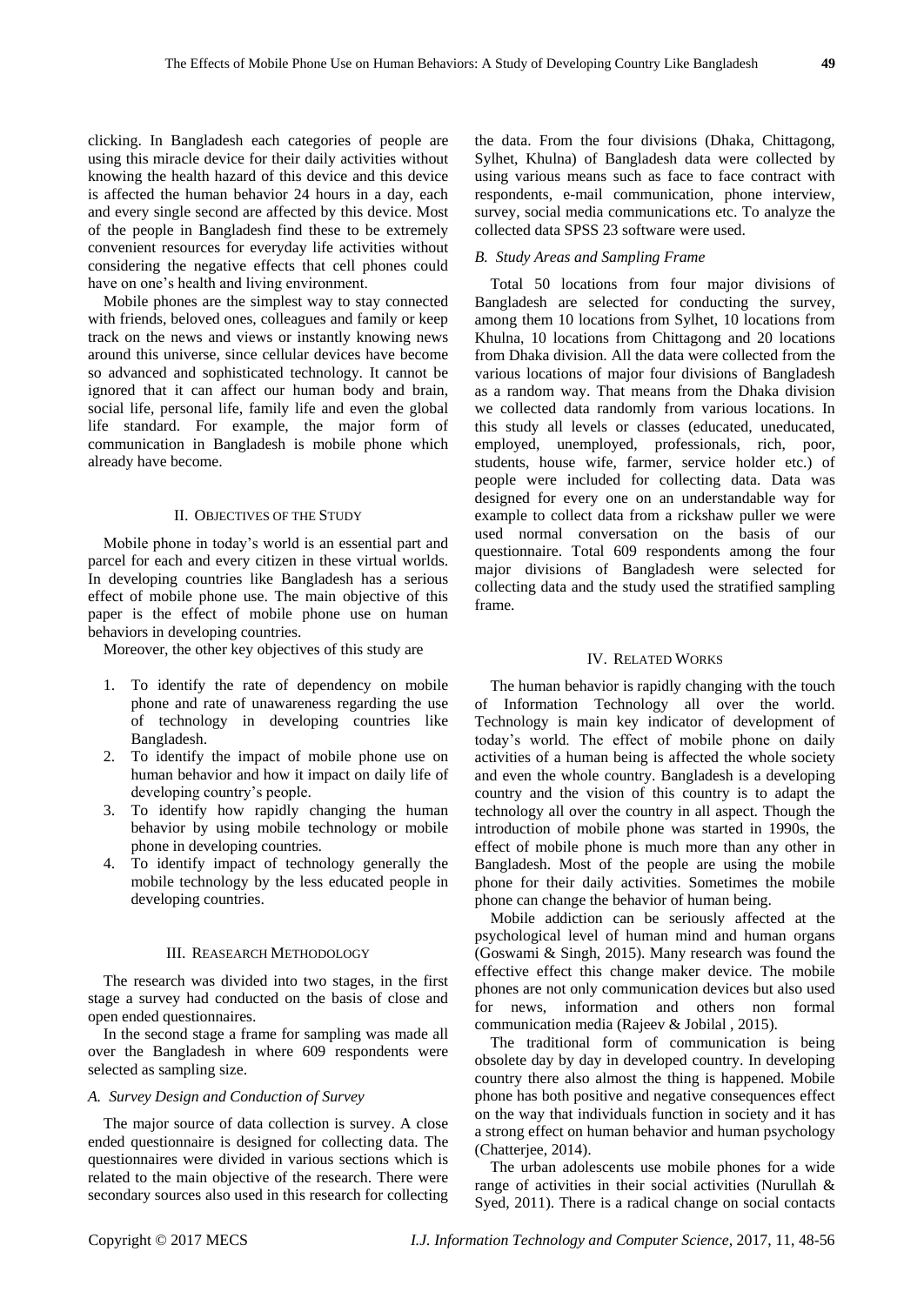are replaced by virtual world contacts because of mobile phone usage in a wide range (Ling, 2011).There are many studies supporting the idea of media addictions to television and the Internet but research regarding mobile phone is very rare (Goswami & Singh, 2015).

Most of the time the people are generally used the mobile phone more than any other task and even in some particular people are totally addicted by the mobile phone. Some studies found that driving while text messaging may be more dangerous than driving while under the alcohol influence (Oktay, 2006;Johnson, 2007 ;Dinesh, 2015; Campbell, 2005).

The beginning of the mobile phone invention normally this device was used by the adult, rich and highly educated man for their business or most vital public interest (Vasudev, Kaur, Kumar, & Chaturvedi, 2012).The bad effect of mobile phone is so much serious not only on the way but also on the home. Human behavior is radically changed while user used mobile phone for their emotional moment (Dragutinovic & Twisk , 2014).Mobile phone has some health hazards which can even cause cancer(Sanchez, 2006).

Physical and psychosocial exposure that can have effects on human health by the use of Information Communication Technology (ICT) in which include mobile phone and computer (Thomée, 2012).Mobile telephony has brought new possibilities all over the world even in Africa it brought a revolutionary change (Aker & Mbiti, 2010). Mobile phones can change the behavior of teenagers in a rapid way ( ASHIQ, MAHMOOD, & SIRAJ, 2013).Cell phone or mobile technology can be used to effectively tackle emergency situation to individuals as well as to larger population for analyzing the effective disaster management (Borkar & Borkar, 2013).

The adaptation of mobile phone or mobile computing was initial in the beginning but it got the force from the some years later in Saudi Arabia (Alotaibi, 2015 ).By using mobile phone and mobile technology the personal ,social, governmental communication totally depended on this reliable technology but it has no long impact to development the human behavior (Campbell & Park, 2008).Mobile phone provided many positive features but we cannot neglect the negative influences inherited in mobile phone, one of the most common negative sides of smart phones is their side effects on human health and behavior (Abu-Shanab & Haddad , 2015).

Mobile phone even have a significant impact on education sector in Bangladesh (Rahaman & Akter, 2017).Mobile phone specially smart phone have a great impact on our society and human behavior in all aspect the positive and negative effects of this devices are going together (Nath & Mukherjee, 2015).In each and every country mobile phone is a popular device for communication (Vicente, Reis , & Santos , 2008).The dark side of mobile phone is much more than the beneficiary side (Repacholi, 2001).Mobile can even change the culture (Wei & Beth E. , 2005).

#### V. DATAANALYSIS AND FINDINGS

All the information which was collected from50 locations including remote areas in Bangladesh by designing a survey. In this study the researcher analyzed609 respondents from all over the Bangladesh. From demographic to economic to social to psychological all sides were analyzed by the IBM SPSS software.

The numbers of people are surveyed were 609 from various region of the Bangladesh. From the table 1 it was shown that all the people were using mobile phone those who were participating on this survey. Though the all people of Bangladesh are not using the mobile phone, the study need such kind of people those who use mobile phone. For this reason, the study focused on those people who were using mobile phone in Bangladesh.

Table 1. Do You Use the Mobile Phone?

|       |       | Frequency | Percent | Valid<br>Percent | Cumulative<br>Percent |
|-------|-------|-----------|---------|------------------|-----------------------|
| Valid | Yes L | 609       | 100.0   | 100.0            | 100.0                 |

As our objectives is to gain the effect of mobile phone on human behavior generally in the developing country like Bangladesh so we collect all the data those who use mobile phone.

It was shown from the table 2 that 67.7 %(412) male and 32.3 %(197) female among the 609 people from the various region of Dhaka, Chittagong, Sylhet and Khulna division of Bangladesh. Most of the respondents were male (412 among 609), only 197 respondents were female because the number of mobile phone users in Bangladesh were male and they engaged with this device more than female portion. Most of the remote area's female respondents did not use mobile phone.

Table 2. Sex

|       |        | Frequency | Percent | Valid<br>Percent | <b>Cumulative Percent</b> |
|-------|--------|-----------|---------|------------------|---------------------------|
|       | Male   | 412       | 67.7    | 67.7             | 67.7                      |
| Valid | Female | 197       | 32.3    | 32.3             | 100.0                     |
|       | Total  | 609       | 100.0   | 100.0            |                           |

Table 3. Age

|       |                      | Frequency | Percent | Valid<br>Percent | Cumulative<br>Percent |
|-------|----------------------|-----------|---------|------------------|-----------------------|
|       | $19-26$ years        | 453       | 74.4    | 74.4             | 74.4                  |
|       | $27-34$ years        | 83        | 13.6    | 13.6             | 88.0                  |
| Valid | $35-42$ years        | 57        | 9.4     | 9.4              | 97.4                  |
|       | 43 to above<br>years | 16        | 2.6     | 2.6              | 100.0                 |
|       | Total                | 609       | 100.0   | 100.0            |                       |

From the table 3 it was shown that 74.4% people were 19 to 26 years of age,13.6% were 27 to 34 years of age,9.4% were 35 to 42 years of age and only 2.6% of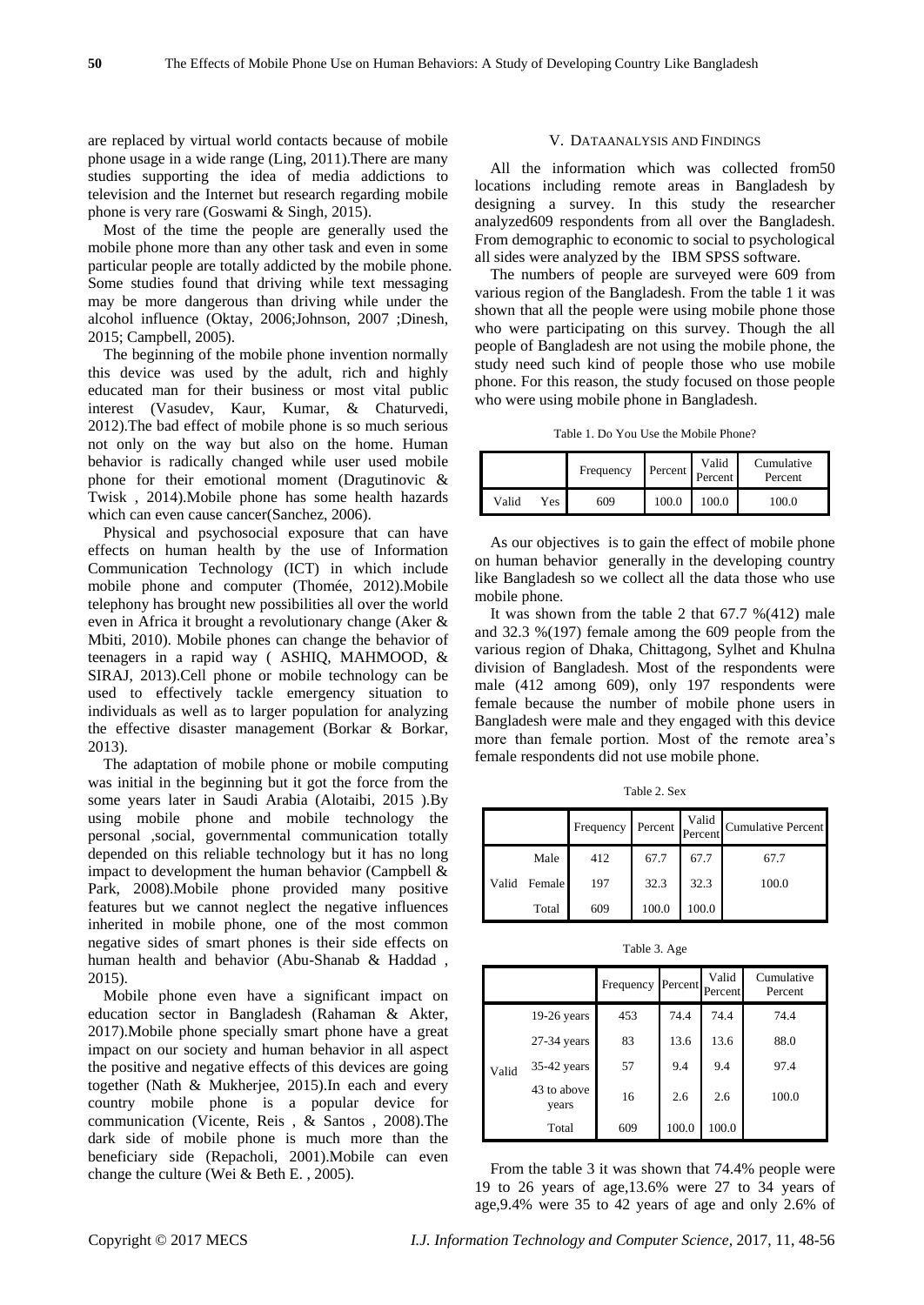people were 43 to above of age. Among all the people of conducting survey maximum of them were young generations. This range of age are in their student life or they newly entered in to their service life and they try to spend more time on mobile phone so the ultimate effect of mobile phone is fallen on their life. In Bangladesh young generation were more affected by the mobile phone it was proved by the survey.

|       |                         | Frequency | Percent | Valid<br>Percent | Cumulative<br>Percent |
|-------|-------------------------|-----------|---------|------------------|-----------------------|
|       | Service<br>holder       | 127       | 20.9    | 20.9             | 20.9                  |
|       | <b>Businessman</b>      | 30        | 4.9     | 4.9              | 25.8                  |
| Valid | <b>Students</b>         | 382       | 62.7    | 62.7             | 88.5                  |
|       | Farmers or<br>housewife | 31        | 5.1     | 5.1              | 93.6                  |
|       | Others                  | 39        | 6.4     | 6.4              | 100.0                 |
|       | Total                   | 609       | 100.0   | 100.0            |                       |

Table 4. Occupation

From the table 4 it was shown that 62.7% students,20.9% service holders,4.9% business man,5.1% farmers or housewife,6.4% others among the 609 surveyed people. About 84% students and service holders those use mobile phone for their daily conversation inside of Bangladesh or outside of Bangladesh. These two types of people had a great impact on our society, culture, politics, and economics and in a whole all sectors of Bangladesh. So the effect of mobile phone is much more if this two categories of people use mobile phone for their daily activities.

From the below table 5 it was shown that among the 609 respondent's education level were 5.3%,6.9%,59.4%,25.8% and 2.6% respectively in Uneducated or below SSC to SSC, up to HSC, up to Honor's, up to Master's and PhD to above. Most of the respondents are Honor's and Master's level because most of the mobile phone users in Bangladesh were young generations they mostly used mobile phone.

Table 5. Educational Qualification

|       |                         | Frequency | Percent | Valid<br>Percent | Cumulative<br>Percent |
|-------|-------------------------|-----------|---------|------------------|-----------------------|
|       | SSC and<br><b>Below</b> | 32        | 5.3     | 5.3              | 5.3                   |
|       | Up to HSC               | 42        | 6.9     | 6.9              | 12.2                  |
| Valid | Up to Honor's           | 362       | 59.4    | 59.4             | 71.6                  |
|       | Up to Master's          | 157       | 25.8    | 25.8             | 97.4                  |
|       | PhD above               | 16        | 2.6     | 2.6              | 100.0                 |
|       | Total                   | 609       | 100.0   | 100.0            |                       |

From the table 4 it was shown that 62.7% respondents were students because the maximum numbers of mobile phone users in Bangladesh were students. This portion of the users was highly affected by this midrace device. Other part of the users can cope up with the negative effect of the mobile phone. In Bangladesh the negative impact of mobile phone usage was very high in young generation.

Table 6. How long was you using mobile phone?

|       |                                 | Frequency | Percent | Valid<br>Percent | Cumulative<br>Percent |
|-------|---------------------------------|-----------|---------|------------------|-----------------------|
|       | 1 years to less<br>than 2 years | 40        | 6.6     | 6.6              | 6.6                   |
|       | 2 years to less<br>than 3 years | 55        | 9.0     | 9.0              | 15.6                  |
| Valid | 3 years to less<br>than 4 years | 131       | 21.5    | 21.5             | 37.1                  |
|       | 4 years to<br>above             | 383       | 62.9    | 62.9             | 100.0                 |
|       | Total                           | 609       | 100.0   | 100.0            |                       |

Time spend on mobile phone is very important. In Bangladesh it was shown that from the above table 6 that 62.9% respondents (383 persons) were using more than four years. The user of mobile phone in Bangladesh is very consistent in using their mobile phone. Most of the mobile phone users have been using their mobile phone for a long period of time. From that data the effect of mobile phone in the behavior of human is highly affected by this device. Because each and every task (from the morning to night, from office to home, from university to home, class room to lab, road to room) in their daily life they use the mobile phone in various dimension. About 85% people were using mobile phone more than three years in Bangladesh so the people of this country have already affected and engaged by this miracle device.

Table 7. Which function of your mobile phone you used more?

|       |               | Frequency | Percent | Valid<br>Percent | Cumulative<br>Percent |
|-------|---------------|-----------|---------|------------------|-----------------------|
|       | Call          | 199       | 32.7    | 32.7             | 32.7                  |
|       | <b>SMS</b>    | 64        | 10.5    | 10.5             | 43.2                  |
|       | Internet      | 291       | 47.8    | 47.8             | 91.0                  |
| Valid | Don't<br>Know | 29        | 4.8     | 4.8              | 95.7                  |
|       | Others        | 26        | 4.3     | 4.3              | 100.0                 |
|       | Total         | 609       | 100.0   | 100.0            |                       |

From the table 7 it was shown that 47.8% respondents were using the internet facilities, 32.7% calling service, 10.5% SMS service and 4.3% other service among the 609 respondents. From the very begging of the mobile phone service in Bangladesh they were using the mobile phone only for call and SMS for a very few people. But now it was shown that in Bangladesh most of the mobile phone users are using the internet facilities that means users are spending more and more time in browsing the internet. To browse the internet there is need any helps of others even no need to talk with others. Most of the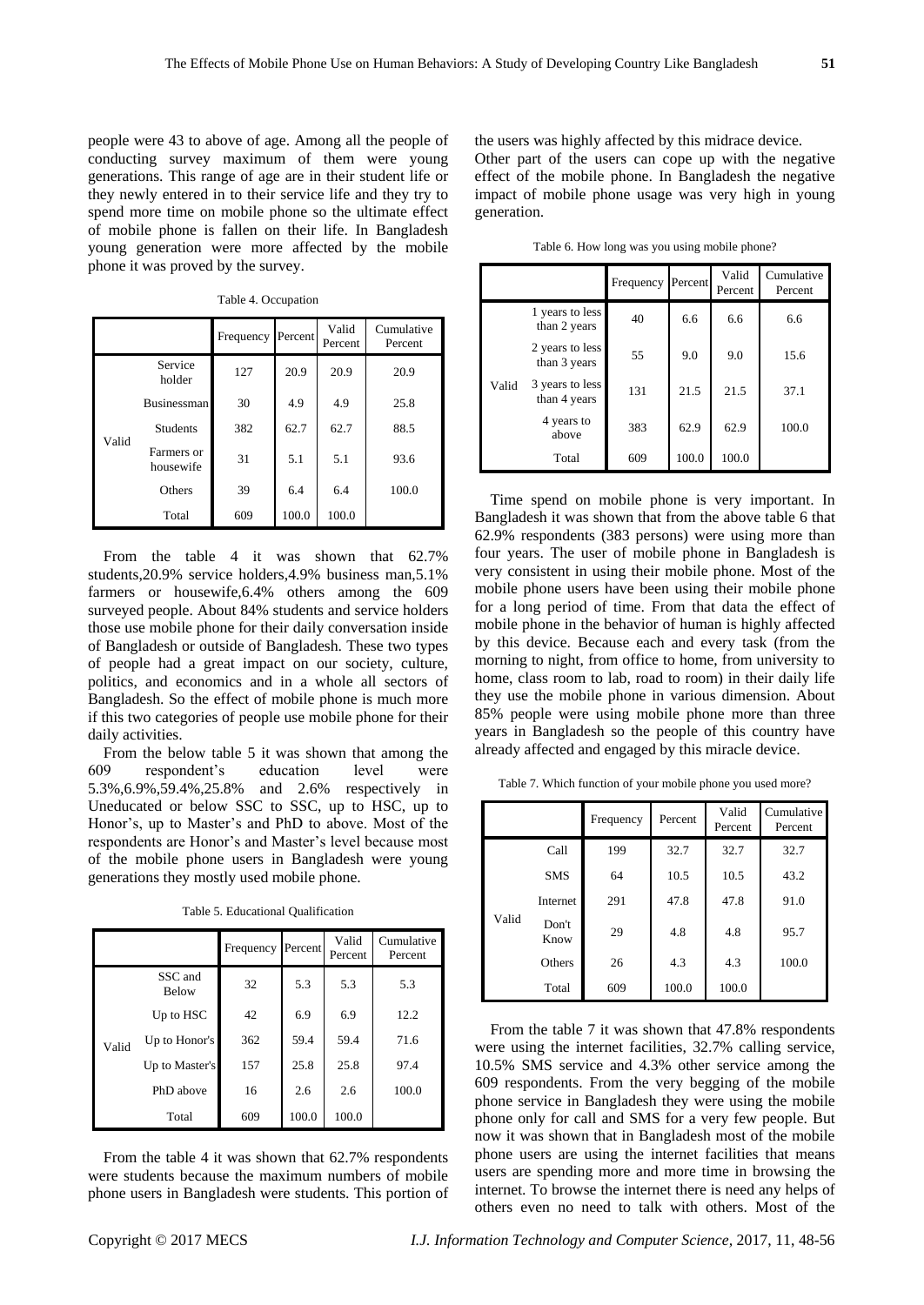internet users via mobile phone were isolated from the main stream of the society. Most of the young generations of our country were spending more time on internet browsing so they were not engaged in various social works even in their family programs. Most of the young generations in Bangladesh were fully affected by the internet on mobile phone.

Table 8. How much time you spend with your mobile phone in a day?

|       |                                  | Frequency | Percent | Valid<br>Percent | Cumulative<br>Percent |
|-------|----------------------------------|-----------|---------|------------------|-----------------------|
|       | 1 minute to<br>20 minutes        | 25        | 4.1     | 4.1              | 4.1                   |
|       | 21 minutes<br>to $40$<br>minutes | 99        | 16.3    | 16.3             | 20.4                  |
| Valid | 41 minutes<br>to $60$<br>minutes | 77        | 12.6    | 12.6             | 33.0                  |
|       | 61 minutes<br>to $80$<br>minutes | 120       | 19.7    | 19.7             | 52.7                  |
|       | 81 minutes<br>to above           | 288       | 47.3    | 47.3             | 100.0                 |
|       | Total                            | 609       | 100.0   | 100.0            |                       |

From the above table 8 among the 609 respondents 47.3% (288 respondents) were using their mobile phone more than 81 minutes in a day 2430 minutes in a month, 29160 minutes in a year. That means 20.25 days in a year most of the Bangladeshi mobile phone users spend with their mobile phone. So from the 365 days minimum 20.25 days were spending with mobile phone in Bangladeshi mobile phone users on an average.

Table 9. Do you think mobile phone is necessary for your life?

|       |                       | Frequency | Percent | Valid<br>Percent | Cumulative<br>Percent |
|-------|-----------------------|-----------|---------|------------------|-----------------------|
|       | <b>Strongly Agree</b> | 321       | 52.7    | 52.7             | 52.7                  |
|       | Agree                 | 229       | 37.6    | 37.6             | 90.3                  |
| Valid | Neutral               | 54        | 8.9     | 8.9              | 99.2                  |
|       | Strongly<br>Disagree  | 5         | .8      | .8               | 100.0                 |
|       | Total                 | 609       | 100.0   | 100.0            |                       |

It was shown that from the table 9 the 52.7% strongly agree, 37.6% agree on the necessity of mobile phone in their life is very important and only 0.8% strongly disagreeing. So the necessity of mobile phone is vital in daily life of Bangladeshi people. Among the 609 respondents 90.3% respondents thought that mobile phone is necessary in their life in Bangladesh. As most of the respondents think this device is important for their life so it has affected their style of life and standard of living in the existing society.

Table 10. Do you think mobile phone sometimes make you a liar?

|       |                      | Frequency | Percent | Valid<br>Percent | Cumulative<br>Percent |
|-------|----------------------|-----------|---------|------------------|-----------------------|
|       | Strongly<br>Agree    | 92        | 15.1    | 15.1             | 15.1                  |
|       | Agree                | 218       | 35.8    | 35.8             | 50.9                  |
| Valid | Neutral              | 173       | 28.4    | 28.4             | 79.3                  |
|       | Disagree             | 83        | 13.6    | 13.6             | 92.9                  |
|       | Strongly<br>Disagree | 43        | 7.1     | 7.1              | 100.0                 |
|       | Total                | 609       | 100.0   | 100.0            |                       |

From the above table 10 it was shown that 15.1% strongly agree and 35.8% agree,28.4% neutral,13.6% disagree and 7.1% strongly disagree on a question that do you think mobile phone sometimes make you a liar. About 51% of the total respondents thought that mobile phone sometimes makes them a liar. Conversation via mobile phone without sees any of them sometimes make wrong information. This harmful effect affected our society because this little habit one day makes a big trouble all over the country. This habit of ling is a very silly matter towards big problems not only in our society but also in Bangladesh.

Table 11. Do you think mobile phone sometimes separated you from society?

|       |                      | Frequency | Percent | Valid<br>Percent | Cumulative<br>Percent |
|-------|----------------------|-----------|---------|------------------|-----------------------|
|       | Strongly<br>Agree    | 89        | 14.6    | 14.6             | 14.6                  |
|       | Agree                | 261       | 42.9    | 42.9             | 57.5                  |
| Valid | Neutral              | 130       | 21.3    | 21.3             | 78.8                  |
|       | Disagree             | 99        | 16.3    | 16.3             | 95.1                  |
|       | Strongly<br>Disagree | 30        | 4.9     | 4.9              | 100.0                 |
|       | Total                | 609       | 100.0   | 100.0            |                       |

Table 12. Do you think mobile phone sometimes separated you from Friends and Family?

|       |                      | Frequency | Percent | Valid<br>Percent | Cumulative<br>Percent |
|-------|----------------------|-----------|---------|------------------|-----------------------|
|       | Strongly<br>Agree    | 74        | 12.2    | 12.2             | 12.2                  |
|       | Agree                | 155       | 25.5    | 25.5             | 37.6                  |
| Valid | Neutral              | 184       | 30.2    | 30.2             | 67.8                  |
|       | Disagree             | 152       | 25.0    | 25.0             | 92.8                  |
|       | Strongly<br>Disagree | 44        | 7.2     | 7.2              | 100.0                 |
|       | Total                | 609       | 100.0   | 100.0            |                       |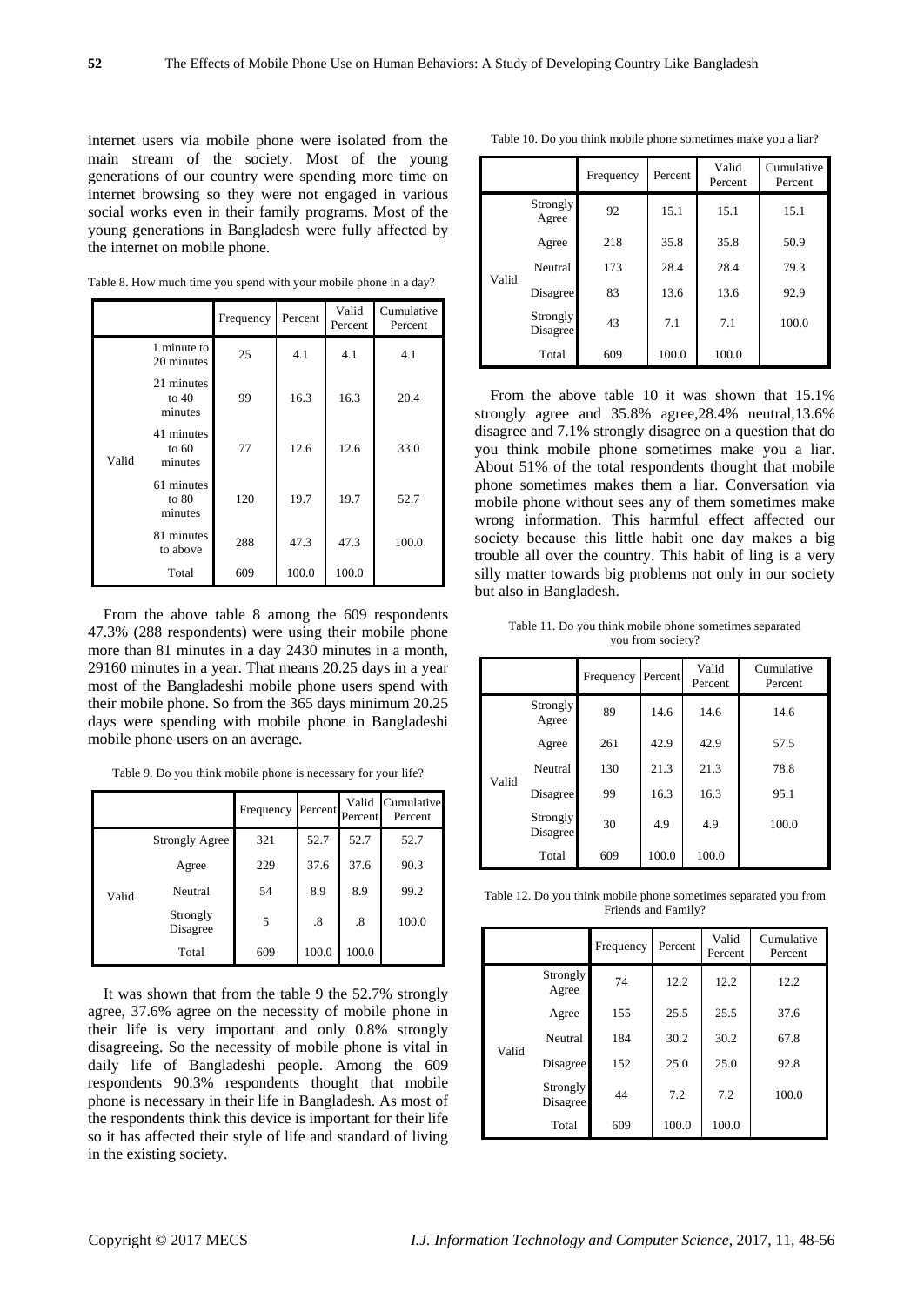From the table 11 it was shown that mobile phone sometime separated ourselves from the society in here 14.6% strongly agree,42.9% agree that means on an average 57.5% respondents were highly influenced by the mobile phone and its usages. Among the 609 respondents only 30(4.9%) respondents thought that mobile cannot affected them, they used the mobile phone only in where it was needed. From the data it was alarming not for Bangladesh but for developing country as well as that mobile phone has had a great impact on human life and their surrounding environments.

From the table 12 it was shown that 12.2% strongly agree, 25.5% agree,30.2% neutral,25% disagree and 7.2% strongly disagree on that mobile phone sometime separated themselves from the friends and family. From the data it was clearly concluded that mobile phone till not highly affected all the people and all the aspect of their human life in developing country like Bangladesh. There was another reason behind that most of the family members were using mobile phone for their daily activities that why they were somehow connected in a same way.

Table 13. Do you think mobile phone is blessing?

|       |                      | Frequency | Percent | Valid<br>Percent | Cumulative<br>Percent |
|-------|----------------------|-----------|---------|------------------|-----------------------|
|       | Strongly<br>Agree    | 120       | 19.7    | 19.7             | 19.7                  |
|       | Agree                | 301       | 49.4    | 49.4             | 69.1                  |
| Valid | Neutral              | 160       | 26.3    | 26.3             | 95.4                  |
|       | Disagree             | 24        | 3.9     | 3.9              | 99.3                  |
|       | Strongly<br>Disagree | 4         | .7      | .7               | 100.0                 |
|       | Total                | 609       | 100.0   | 100.0            |                       |

There were so many good sides of mobile phone it was proved from the above table 13, in this table it was shown that 19.7% strongly agree, 49.4% agree and 26.3% neutral on a question that do you think mobile phone is blessing. Most of the respondents were agree on that mobile phone is blessing for human life because mobile phone make the life easier than ever. So as a technological device it is blessing on the base of its usages.

Mobile phone is not a curse for the development of human being or the life of human being in developing country like Bangladesh. From the table 14 it was shown that only 9.2% respondents strongly agree and 19.7% agree that mobile phone is curse. But rest of them thought that mobile phone is not curse for them if it was used properly for their welfare. The negative side is totally depends on the users of the technology as the same way in Bangladesh the negative effect of mobile phone is depending on the age, educational qualification, surrounding environment, society and culture of the users.

Table 14. Do you think mobile phone is curse?

|       |                      | Frequency | Percent | Valid<br>Percent | Cumulative<br>Percent |
|-------|----------------------|-----------|---------|------------------|-----------------------|
| Valid | Strongly<br>Agree    | 56        | 9.2     | 9.2              | 9.2                   |
|       | Agree                | 120       | 19.7    | 19.7             | 28.9                  |
|       | Neutral              | 231       | 37.9    | 37.9             | 66.8                  |
|       | Disagree             | 142       | 23.3    | 23.3             | 90.1                  |
|       | Strongly<br>Disagree | 60        | 9.9     | 9.9              | 100.0                 |
|       | Total                | 609       | 100.0   | 100.0            |                       |

From the table 15 it was shown that 19.7%% respondents were strongly agree and 26.6% agree of a question that they spend more time with mobile phone than their friends and family members on an average. That means this study identified about 46.3% people thought they spend more time on mobile phone. Mobile phone has a strong impact on our society, community and country. This result indicated horrible news that human being was separated from the society as a result they were trying to think wild and harmful which can make a threat for human life in Bangladesh. One of the most important causes to increase crime in Bangladesh that most of the young generation spends their time on mobile phone not to engage on social works.

Table 15. Do you think you spend more time with mobile phone than your friends and family ?

|       |                      | Frequency | Percent | Valid<br>Percent | Cumulative<br>Percent |
|-------|----------------------|-----------|---------|------------------|-----------------------|
| Valid | Strongly<br>Agree    | 120       | 19.7    | 19.7             | 19.7                  |
|       | Agree                | 162       | 26.6    | 26.6             | 46.3                  |
|       | Neutral              | 113       | 18.6    | 18.6             | 64.9                  |
|       | Disagree             | 154       | 25.3    | 25.3             | 90.1                  |
|       | Strongly<br>Disagree | 60        | 9.9     | 9.9              | 100.0                 |
|       | Total                | 609       | 100.0   | 100.0            |                       |

Table 16. Do you think the time spends of your conversation on mobile phone is more than traditional conversation in your everyday life?

|       |                      | Frequency | Percent | Valid<br>Percent | Cumulative<br>Percent |
|-------|----------------------|-----------|---------|------------------|-----------------------|
|       | Strongly<br>Agree    | 28        | 4.6     | 4.6              | 4.6                   |
|       | Agree                | 208       | 34.2    | 34.2             | 38.8                  |
| Valid | Neutral              | 125       | 20.5    | 20.5             | 59.3                  |
|       | Disagree             | 204       | 33.5    | 33.5             | 92.8                  |
|       | Strongly<br>Disagree | 44        | 7.2     | 7.2              | 100.0                 |
|       | Total                | 609       | 100.0   | 100.0            |                       |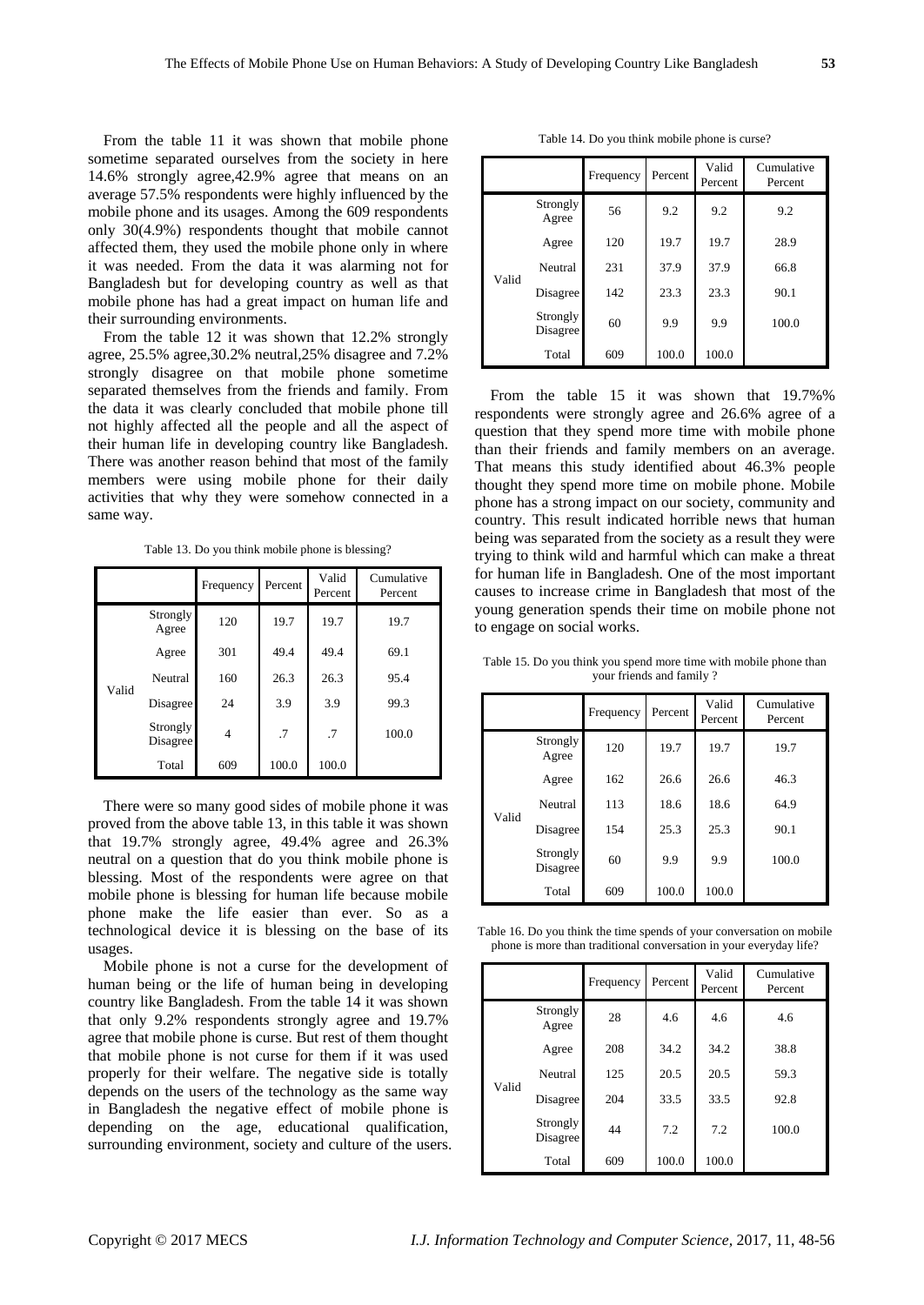From the table 16 it was shown that only 38.8% thought that they spend more time on mobile conversation than the traditional face to face conversation. These 38.8% respondents were totally isolated from our society and traditional form of communication in their daily life. But most of the respondents of the survey did not believe that they spend more time on mobile conversation.33.5% disagree,7.2% strongly disagree and 20.5% neutral that they spend less time on mobile conversation than traditional face to face conversation. Till now traditional conversation is much more popular and effective in communication.

Table 17. Do you think the conversation on mobile phone is more durable than traditional conversation?

|       |                      | Frequency | Percent | Valid<br>Percent | Cumulative<br>Percent |
|-------|----------------------|-----------|---------|------------------|-----------------------|
|       | Strongly<br>Agree    | 38        | 6.2     | 6.2              | 6.2                   |
|       | Agree                | 177       | 29.1    | 29.1             | 35.3                  |
| Valid | Neutral              | 112       | 18.4    | 18.4             | 53.7                  |
|       | Disagree             | 234       | 38.4    | 38.4             | 92.1                  |
|       | Strongly<br>Disagree | 48        | 7.9     | 7.9              | 100.0                 |
|       | Total                | 609       | 100.0   | 100.0            |                       |

The conversation on virtual way is less durable than the conversation on physical way. From the above table 17 it was shown that only 6.2%,29.1% were strongly agree and agree that the conversation on mobile phone is durable than the physical way. But among 609(46.3%) respondents, 282 agree on that the conversation on mobile phone is less durable than the physical way. Most of the respondents in Bangladesh till now prefer to communicate on traditional or face to face way than mobile phone. The respondents thought that the durability of mobile phone conversation was less durable than the traditional physical communication or conversation.

In Bangladesh most of the people thought that they like to communicate on traditional way but the modern technology and easy life solution influence them toward this.

From the table 18 among the 609 respondents 136 (22.3%) strongly agree and 281 (46.1%) agree and (92) 15.1% neutral that means on an average 83.6% were highly affected on mobile phone and it could affect on their life style. From the table 18 it was shown that 68.5% respondents in Bangladesh thought mobile phone have a great influence on their life style and they were affected by this miracle device.

From the table 19 it was shown that 16 respondents of PhD or above from their educational qualification using mobile phone more than 4 years and 6 (they were senior citizen those who were not introduced in technology but modern age forced to use this mobile technology) of them using mobile phone more than 3 years. The respondents of master's level 141 among 158 using mobile phone more than 4 years that means they were young generation and fully engaged with technology. As the same way among the 362 respondents of honor's level 285 respondents using mobile phone more than 3 years from this data a huge number of young generations were engaged with modern technology and they influenced with mobile phone. From the table 19 there was also an alarming fact that among 32 respondents 12 of them were using mobile phone more than four years than means they using mobile phone from the early age. It has a great influence on these early aged respondents. Sometime they could not control the proper usage of mobile phone.

Table 18. Do you think mobile phone can effect on your life style?

|       |                      | Frequency | Percent | Valid<br>Percent | Cumulative<br>Percent |
|-------|----------------------|-----------|---------|------------------|-----------------------|
|       | Strongly<br>Agree    | 136       | 22.3    | 22.3             | 22.3                  |
|       | Agree                | 281       | 46.1    | 46.1             | 68.5                  |
|       | Neutral              | 92        | 15.1    | 15.1             | 83.6                  |
| Valid | Disagree             | 80        | 13.1    | 13.1             | 96.7                  |
|       | Strongly<br>Disagree | 20        | 3.3     | 3.3              | 100.0                 |
|       | Total                | 609       | 100.0   | 100.0            |                       |

| Table 19. The relationship between educational qualification and how long they were using mobile phone |  |  |
|--------------------------------------------------------------------------------------------------------|--|--|
|--------------------------------------------------------------------------------------------------------|--|--|

|                                     |                | How long was you using mobile phone? |                |                  |                                                                 |                     |
|-------------------------------------|----------------|--------------------------------------|----------------|------------------|-----------------------------------------------------------------|---------------------|
|                                     |                | 1 day to less<br>than 1 years        | than 2 years   | than 3 years     | 1 years to less 2 years to less 3 years to less<br>than 4 years | 4 years to<br>above |
|                                     |                | Count                                | Count          | Count            | Count                                                           | Count               |
|                                     | SSC and Below  | $\overline{0}$                       | 2              | 6                | 12                                                              | 12                  |
|                                     | Up to HSC      | $\overline{0}$                       | $\overline{0}$ | $\boldsymbol{0}$ | 12                                                              | 30                  |
| Educational<br><b>Qualification</b> | Up to Honor's  | $\overline{0}$                       | 36             | 41               | 95                                                              | 190                 |
|                                     | Up to Master's | $\overline{0}$                       | 2              | $\overline{2}$   | 12                                                              | 141                 |
|                                     | PhD to above   | $\Omega$                             | $\theta$       | 6                | $\Omega$                                                        | 10                  |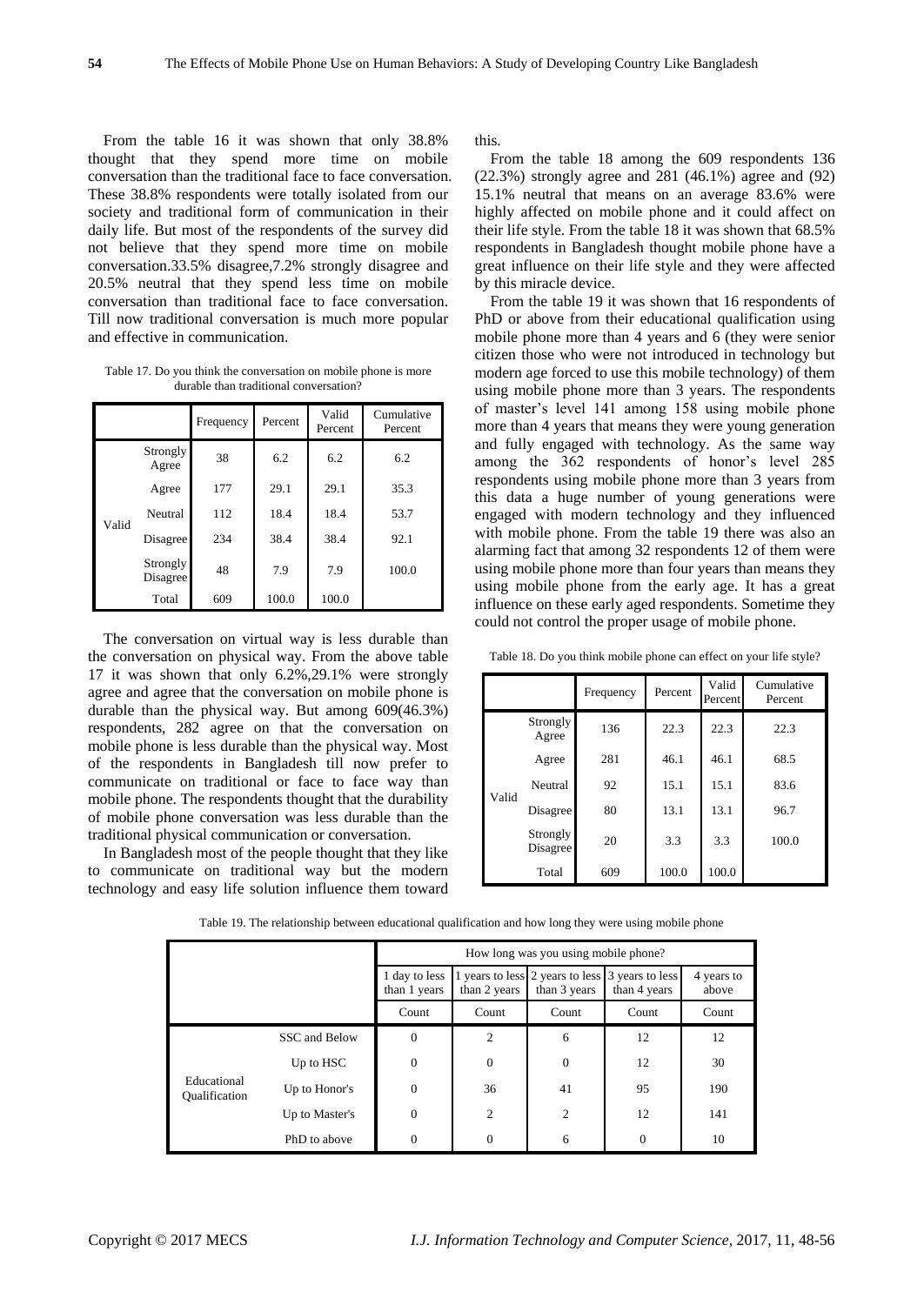#### VI. RECOMMENDATIONS

The researcher in this study had given some clear recommendations from all sides considering the nature of mobile phone use in the developing countries.

By analyzing the data from the societal, psychological, financial and political all aspects were described in details in this part.

## *A. Recommendations from Societal side*

Mobile phones have become a very human attracting technological device not only in Bangladesh but also all over the world. In today's world it is uncommon for an individual not to own one mobile phone set. But the major fact that the use of mobile phones is diminishing moral value of today's society and is becoming a major issue in Bangladesh. Most of the people of Bangladesh believe that the increasing use of the mobile phone is improving society more and more every day in most of the aspects. Although, studies have shown that the excessive use of cell phones is ruining the social lives of the society. Cell phones are used on a daily basis, for most it is their whole live. The problem is that the society relies on this device for everything, they cannot live without it. This is playing a major factor in people's interaction with others and even worse; their relationships.

- $\triangleright$  Social crimes are increasing by using mobile phone. We should be transparent in using mobile phone. Government should be realistic and proactive in making law regarding this issue.
- Emotional disruption
- By using mobile phone, we can enter any sit of the web; we should be strong in morality that we don't use our mobile phone for visiting any restricted sites.
- Exercise 2 Creating and building awareness among our young generations from the society to proper use of mobile phone.

#### *B. Recommendation from the Psychological side*

- By taking the conversation via mobile phone male and female are trying to be a liar because any one cannot see them when they are in a conversation everyone should be transparent in their mobile conversation. They should be psychologically moral in using technology.
- $\triangleright$  Emotional attachment with mobile phone is very easy practice in Bangladesh, normally in the young generations they easily lose their emotion via phone. All the users of mobile phone should be more aware while using mobile phone.
- Radical change their behavior: Mobile phone can change the human behavior radically in their nature. Use mobile phone for self-development and self-prospect in such a way that mobile cannot affect their life style. In Bangladesh all the users of mobile phone are not aware about
- $\triangleright$  This device. They should be aware about this matter.
- *C. Recommendation from the Financial Side:* 
	- $\triangleright$  Money is circulated every day because of mobile phone use.
	- Mobile related industry should be established by taking government initiative that can create a smooth flow of money.
	- Mobile phone can be a huge source of employment opportunity in Bangladesh, directly or indirectly a large number of people can involve in this sector.
	- $\triangleright$  By using mobile phone in Bangladesh we can create a good flow of money circulation which can help to make a sustainable GDP for our country.
- *D. Recommendation from the Political Side*
	- Political party in Bangladesh can use good side of mobile phone for their political agenda.
	- $\triangleright$  Political party can change the nature of any country; this party should use the mobile phone for the development of their country. In Bangladesh political party can use mobile phone for development of their country.

#### VII. CONCLUSION

Mobile phone has a serious effect on human behavior generally in the developing and underdeveloped countries all over the world. It was mostly sure from the study that technology, in general, mobile phone or mobile technologies have a serious impact to change the human nature or human behavior because most of the people of developing and underdeveloped countries have an easy access to mobile technology or mobile phone. Technology is a new trend in this countries so they try to engage in and into with high enthusiastic mind. The psychology of third world countries were rapidly changing by using mobile phone or mobile technology. Most of the people were engaging with serious crime which was not only threat for Bangladesh but also all over the world without considering the economic solvency. The general people to criminal all of them were using the mobile phone for their necessity. The future scope of this study is how mobile phone can be a major changer of any human being each and every corner of this universe.

#### ACKNOWLEDGMENT

The author wish to express a special thanks to the all students of business administration department of Leading University Sylhet Bangladesh those who help me to collect data from various remote areas of Bangladesh. I also want to give a special think to my wife, Fatema Jannat Juhi, who gave me immense support for conducting a successful research.

#### **REFERENCES**

[1] ASHIQ, H., MAHMOOD, M., & SIRAJ, S. A. (2013). Use of mobile communication and its affects on social